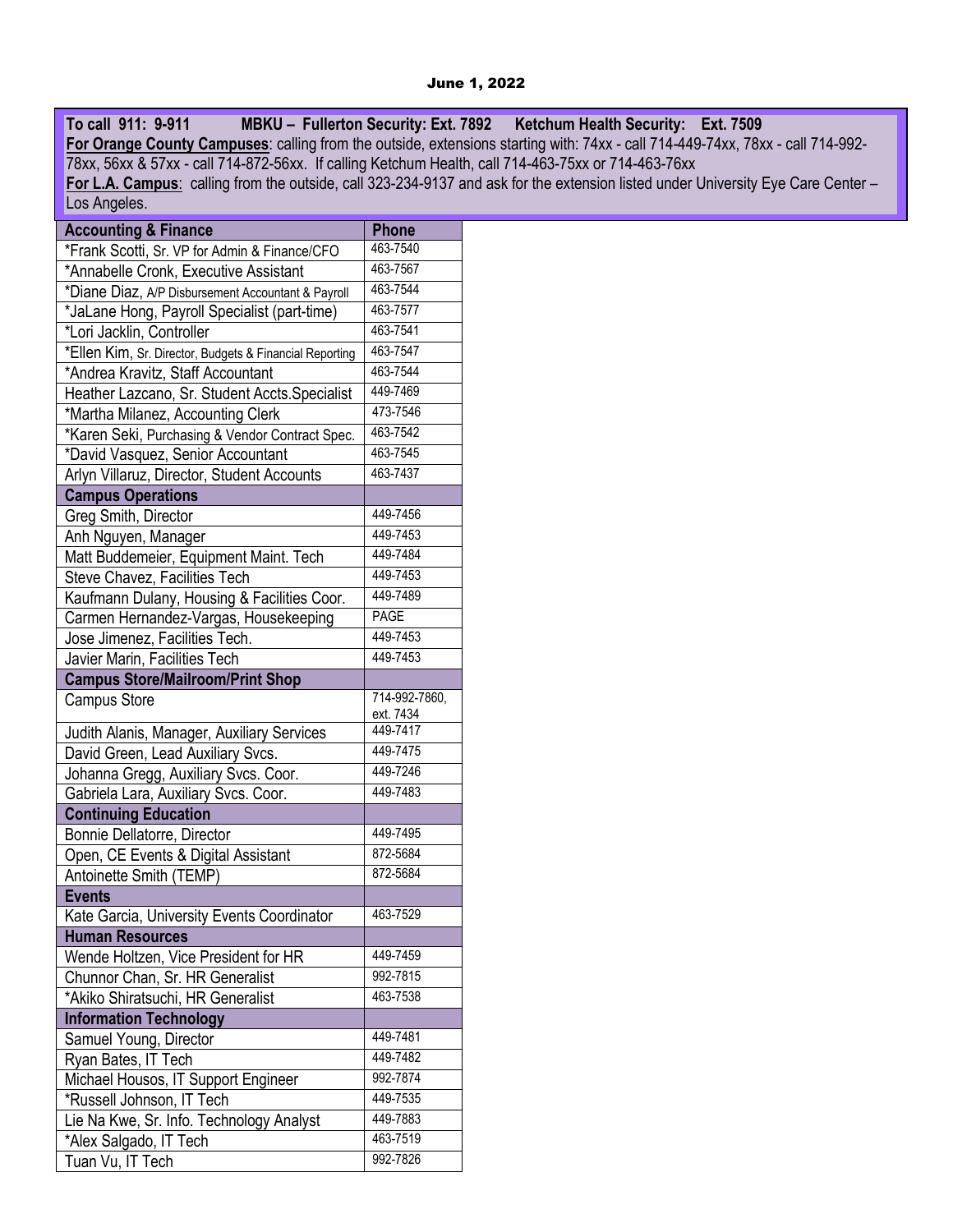| Library                                                                   |          |
|---------------------------------------------------------------------------|----------|
| Scott Johnson, Director                                                   | 449-7438 |
| Open, Librarian                                                           | 449-7439 |
| Diana Jacobson, Librarian                                                 | 449-7441 |
| Whitney Sproul, Librarian                                                 | 449-7440 |
| <b>Marketing and Communications</b>                                       |          |
| Erin Hales, Director                                                      | 463-7554 |
| Erin Schott, Marketing & Communications Mgr.                              |          |
| Open, Digital Marketing Manager                                           | 463-7558 |
| Christine Yee, Graphics Designer                                          | 463-7557 |
| <b>Multi-Media</b>                                                        |          |
| Matt Breneman, Director                                                   | 449-7480 |
| Open, Multi Media Specialist                                              | 449-7490 |
| Open, Multi Media Assistant                                               | 449-7490 |
| <b>Practice Management Center</b>                                         |          |
| Dr. Eddy Naime, Director                                                  | 872-5651 |
| <b>President</b>                                                          |          |
| Dr. Kevin Alexander, President                                            | 449-7450 |
| Carole Jolly, Assistant to the President                                  | 449-7451 |
| Dr. Judy Ortiz, VP for Academic Affairs                                   | 463-7508 |
| *Dr. Julie Schornack, Sr. V.P. & Chief of Staff                           | 463-7503 |
| <b>Campus Safety &amp; Security</b>                                       |          |
| Ceasar Escobedo, Director, Campus Safety &<br>Security                    | 992-7858 |
| Ray Aversa, Safety Officer                                                | 992-7892 |
| Anthony Hernandez, Safety Officer                                         | 992-7892 |
| Jason Houston, Safety Officer                                             | 463-7509 |
| Yvette Moore, Safety Officer                                              | 992-7892 |
| *Alexander Payne, Safety Officer                                          | 463-7509 |
| Leonel Renteria, Safety Officer                                           | 992-7892 |
| Graciela Saldana, Safety Officer                                          | 992-7892 |
| Angelique Tulloss, Safety Officer                                         | 992-7892 |
| *Security at Ketchum Health                                               | 463-7509 |
| <b>University Student Affairs</b>                                         |          |
| Dr. Carmen Barnhardt, VP for Student Affairs                              | 449-7423 |
| Lisa Cassidy, Associate Registrar                                         | 992-7803 |
| Lauren Kim, Dir. of Registration & Int'l. Student Svcs.                   | 449-7462 |
| Dr. Alyse Kirschen, Dir. University Student<br><b>Counseling Services</b> | 992-7835 |
| Nicholas Novello, Director of Financial Aid                               | 449-7448 |
| Theodore Pe, Asst Dir. of University Student Affairs                      | 449-7445 |
| Kyle Pryor, Asst. Dir. of Financial Aid-Systems<br>Specialist             | 992-7804 |
| Debbie Walker, Financial Aid Counselor                                    | 992-7806 |
| Ashley White, Director of Student Affairs                                 | 449-7414 |
| <b>University Advancement</b>                                             |          |
| *Joan Rubio, Vice President for Advancement                               | 463-7550 |
| *Nicole Bailey, Sr. Director of Development                               | 463-7551 |
| *Susan Brand, Development Data Base Mgr.                                  | 463-7553 |
| *Open, Development Assistant                                              | 463-7556 |
| *Lauren Walker, Assoc. Dir. Of Development & Alumni<br>Relations          | 463-7559 |

 **\*Ketchum Health**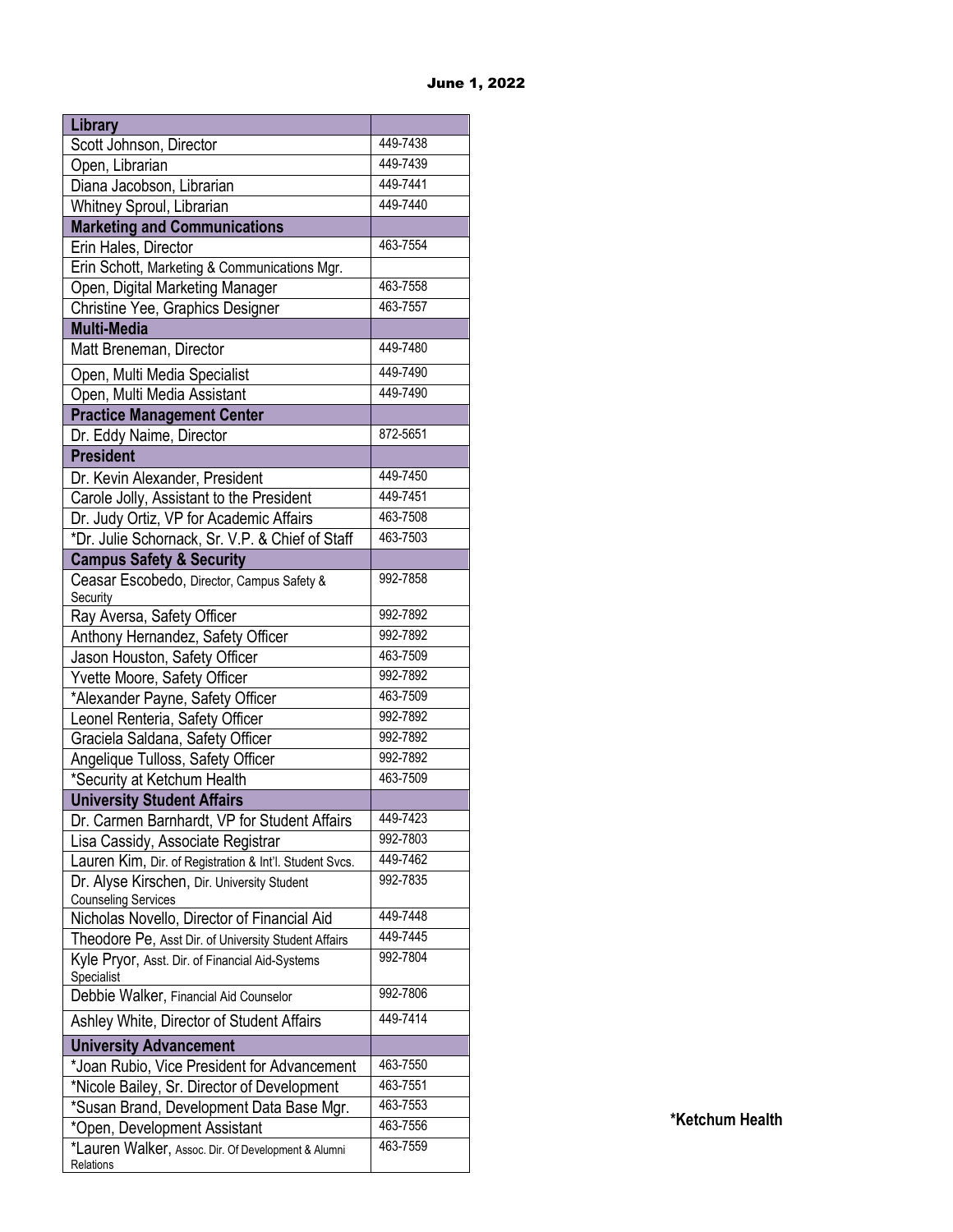| <b>College of Pharmacy (COP)</b>                                     | <b>Phone</b> |
|----------------------------------------------------------------------|--------------|
| Dr. Edward Fisher, Dean of Pharmacy                                  | 872-5692     |
| Dr. Azita Alipour, Assoc. Prof. Pharm. Practice                      | 872-5732     |
| Cynthia Bennett, Independent Contractor, Dir. Experiential Education | 872-5713     |
| Dr. Young Cheoi Cho, Associate Professor                             | 872-5720     |
| Lizbeth Compean, Academic Affairs Coor.                              | 872-5718     |
| Dr. Nhu Quyen Dau, Asst. Professor                                   | 872-5729     |
| Dr. Joshua Garcia, Director of Admissions                            | 872-5731     |
| Gray, Alexander Admin. Assistant                                     | 872-7371     |
| Dr. Elvin Hernandez, Chair, Dept. of Pharmacy Practice               | 872-5728     |
| Dr. Henry Hua, Asst. Professor                                       | 872-5717     |
| Alma Huerta, Assessment Coordinator                                  | 872-5716     |
| Dr. Herman Johannesmeyer, Assistant Professor                        | 872-5726     |
| Dr. John Jones, Dept. of Pharmacy Practice                           | 872-5716     |
| Dr. Jennifer Ko, Asst. Professor                                     | 872-5725     |
| Dr. Lisa Kipper, Director, Experiential Education                    | 872-5713     |
| Dr. Ajoy Koomer, Associate Dean for Assessment                       | 872-5695     |
| Dr. Priyank Kumar                                                    | 872-5738     |
| Dianna Lopez, Asst. Dean, Student Affairs                            | 872-5698     |
| Tatsiana Loscutoff, Experiential Coordinator                         | 449-7447     |
| Dr. Miriam Morkos, Asst. Prof. Pharmacy Practice                     |              |
| Dr. Charitha Madiraju, Assoc. Prof. Pharmaceutical Sciences          | 872-5714     |
| Marissa Miara, Experiential Education Coor.                          | 872-5707     |
| Emily Nguyen, IPPE Coor.                                             | 449-7447     |
| Jamie Ocampo, Student Affairs Coor.                                  | 872-5734     |
| Ortiz, Maria, Executive Assistant to the Dean & Budget Manager       | 872-5701     |
| Dr. Puja Patel, Asst. Professor                                      | 872-5727     |
| Khoa Phan, Academic Affairs Coor.                                    | 872-5718     |
| Dr. Genene Salman, Asst. Professor                                   | 872-5715     |
| Dr. Amir Shirazi, Asst. Professor                                    | 449-7497     |
| Dr. Jozef Stec, Professor, Pharmaceutical Sciences                   | 872-5711     |
| Dr. Javad Tafreshi, Executive Assoc. Dean of Academic                | 872-5693     |
| Affairs                                                              |              |
| Dr. Eglis Tellez, Asst. Professor                                    | 872-7809     |
| Dr. Monica Trivedi, Assoc. Dean of Clinical Affairs &                | 872-5694     |
| Community Outreach                                                   | 872-5699     |
| Dr. Rajesh Vadlapatla, Chair, Dept. of Pharmaceutical<br>Sciences    |              |
| Dr. Kim Vo, Asst. Professor                                          | 872-5705     |
| Dr. Zhijun Wang, Assistant Professor                                 | 872-5719     |
| Dr. Eva Wong, Assistant Professor                                    | 872-5691     |
| Dr. Joycelyn Yamzon, Vice Chair of Dept. of Pharm Practice           | 872-5737     |

| <b>School of Physician Assistant Studies (SPAS)</b>        | <b>Phone</b> |
|------------------------------------------------------------|--------------|
| Allison Mollet, Program Director                           | 872-5689     |
| Gaye Breyman, Clinical Relations Specialist                | 449-7411     |
| Robyn Dettmar, Asst. Professor, Dir. of Didactic Education | 872-5686     |
| Sandra Fineman, Assoc. Professor & Dir. Clinical Education | 872-5696     |
| Andrea Galdamez, Asst. Professor                           | 449-7470     |
| *Dr. Brandon Grove,- Family Medical Clinic                 | 463-7549     |
| *Lourdes Gutierrez - Family Medical Clinic                 | 463-7598     |
| Martin Holt, Principal Faculty                             | 872-5687     |
| Dr. Rima Khankan, Principal Faculty                        | 992-7831     |
| Leslie Lim, Director, Admissions                           | 992-7808     |
| Gloria Lopez, Admissions Coordinator                       | 872-5704     |
| Randee Lowery, Mgr. Admin. Svcs.                           | 872-5685     |
| Robert McKenna, Dir. of Accreditation & Asst. Prof.        | 449-7418     |
| Sakshi Madan, Assistant Dir. Of Clinical Education         | 872-7857     |
| Susan Marder, Assistant Professor                          | 872-5708     |
| Dr. Daniel May, Medical Director, Asst. Professor          | 872-5690     |
| Erin Salcido, Associate Professor                          | 872-5703     |
| Lauren Sanchez, Anatomy Lab Assistant                      | 872-5685     |
| Dana Taketa, Data Entry                                    | 872-5688     |
| Katie Tan, Asst. Professor                                 | 449-7422     |
| Nancy Valdez, Clinical Coordinator                         | 872-5682     |

# **\* Ketchum Health**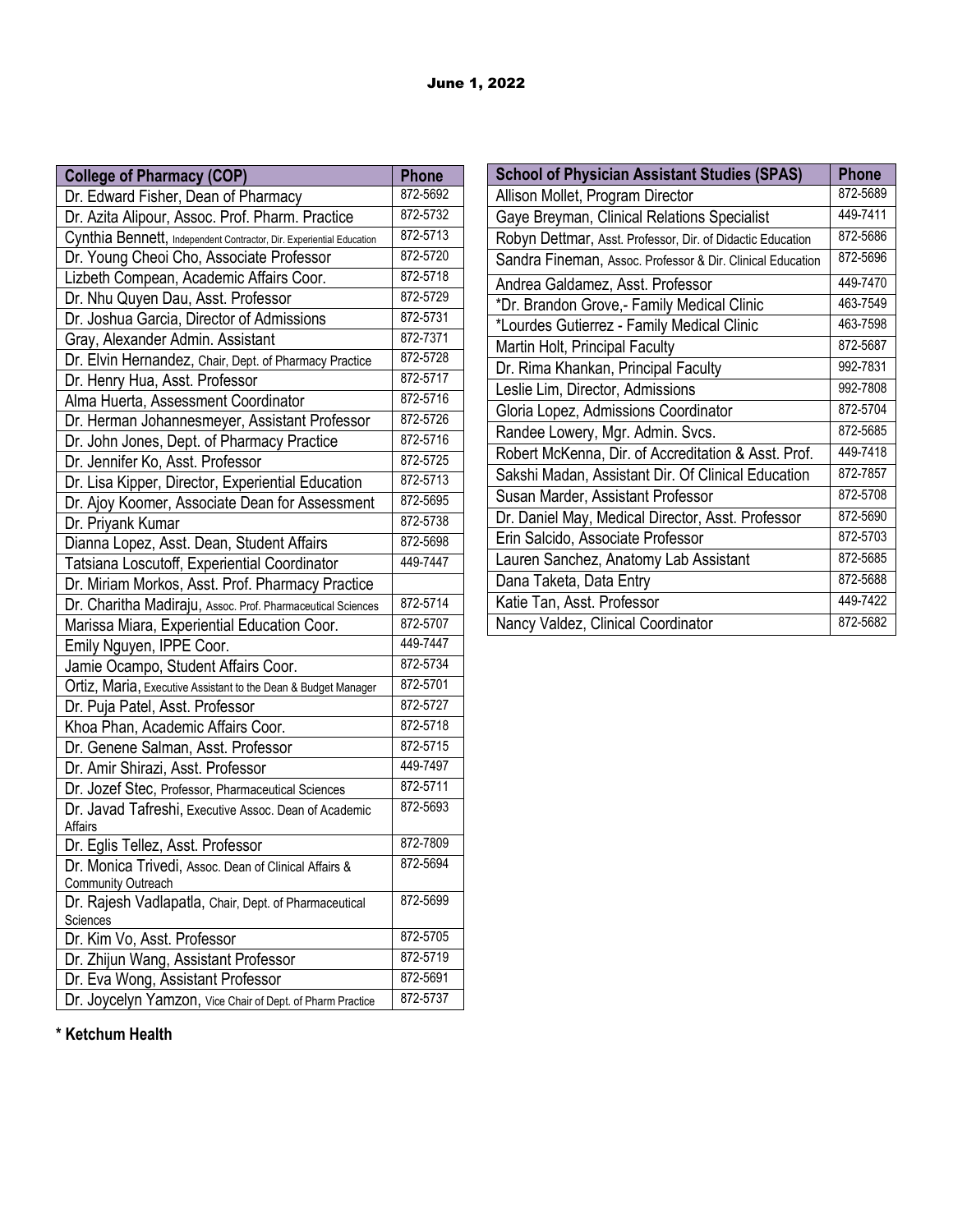| <b>Southern California College of Optometry (SCCO)</b>         | <b>Phone</b> |
|----------------------------------------------------------------|--------------|
| Dr. Eric Borsting, Dean of Optometry                           | 449-7473     |
|                                                                | *463-7574    |
| Lorraine Sandoval, Executive Assistant to the Dean & Budget    | 449-7454     |
| Manager                                                        |              |
| Dr. Ray Chu, Associate Dean for Academic Affairs               | 992-7876     |
| Dr. Alexis Coffee, Asst. Prof. (part-time)                     | 992-7821     |
| Alyssa Grotsky, Academic Affairs & Faculty Support Coordinator | 992-7876     |
| *Diana Dicdican, Mgr., of SCCO Clin. Education & Int'l         | 463-7527     |
| <b>Optometry Programs</b>                                      |              |
| Dr. Catherine Heyman, Asoc. Dean for SCCO Student Affairs      | 992-7845     |
| Eryn Kraning, Sr. Director Office of Admissions                | 992-7868     |
| *Dr. Eunice Myung Lee, Dir. International Optometry            | 463-7565     |
| *Dr. Mark Nakano, Associate Dean of Clinics                    | 463-7504     |
| *Dr. John Nishimoto, Sr. Assoc. Dean of Clinical Affairs       | 449-7409     |
| Dr. Jerry Paugh, Assoc. Dean for Research, Professor           | 449-7487     |
| Maralinda Rodriquez, Asst. Director. - SCCO Admissions         | 992-7827     |
| *Dr. Emily Stephey, Assistant Professor                        | 463-7572     |
| Tina Wrobel, Administrative Support Coor.                      | 992-7821     |
| *Michele Whitecavage, Dir., Clinical Services                  | 449-7404     |
| Dr. Katherine Zhang, Asst. Professor                           | 463-7536     |
| <b>Residents:</b>                                              |              |
| Dr. Natalie Breau                                              | 463-7569     |
|                                                                |              |
|                                                                |              |
|                                                                |              |

**\*Ketchum Health**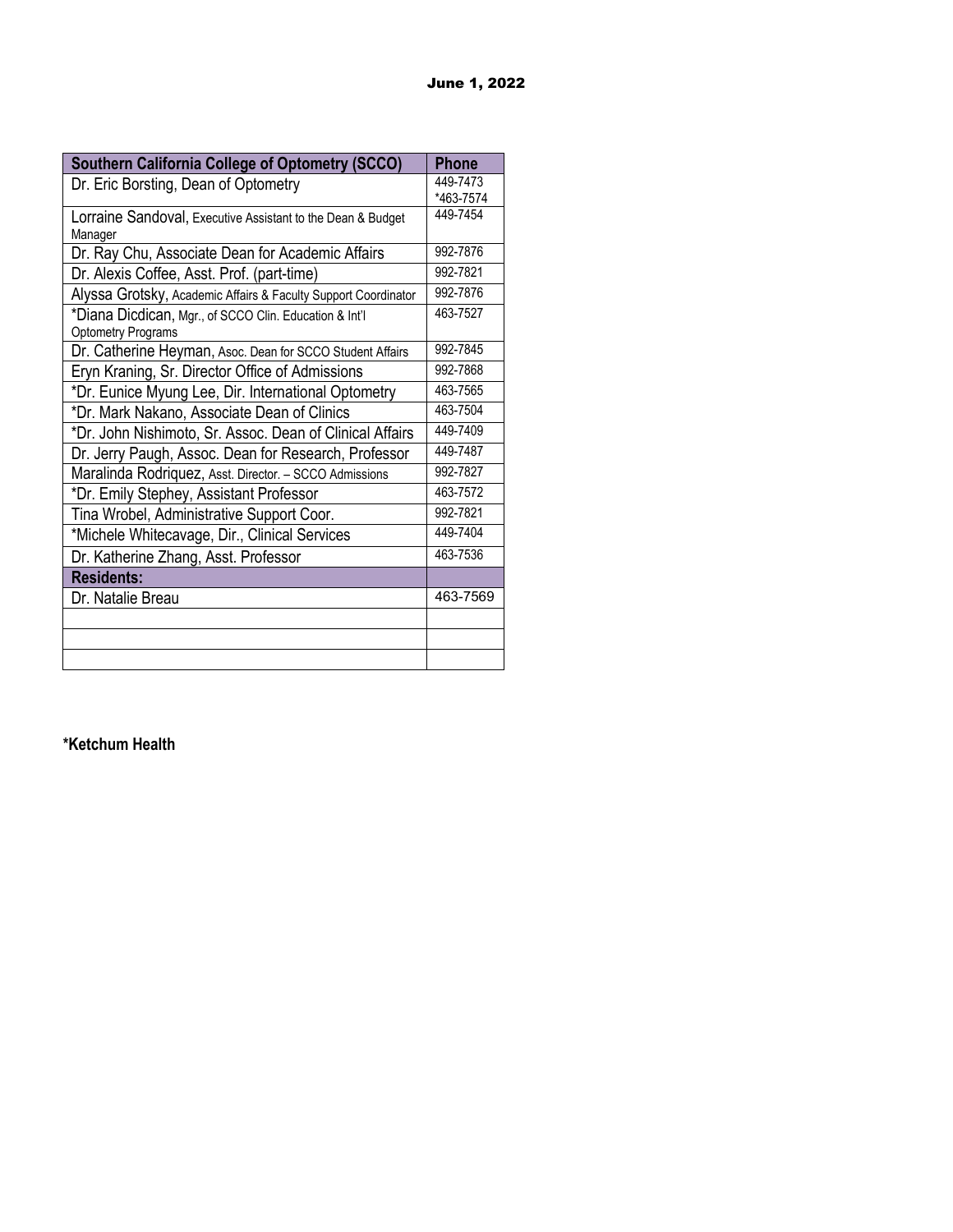# **University Eye Care Center – Anaheim**

| <b>Applicant Support</b><br>Russell Johnson<br>Alex Salgado                                                                                                                                                                                          | 463-7535<br>463-7536                                                                         |
|------------------------------------------------------------------------------------------------------------------------------------------------------------------------------------------------------------------------------------------------------|----------------------------------------------------------------------------------------------|
| <b>Center for Vision Research</b><br>Dr. Jerry Paugh, Assoc. Dean<br>Dr. Sue Cotter<br>Susan Parker<br>Judith Wu<br>Lab                                                                                                                              | 449-7487<br>463-7575<br>463-7580<br>463-7563<br>463-7287                                     |
| <b>Central Supply</b><br>Evelyn Stinson                                                                                                                                                                                                              | 463-7566                                                                                     |
| Claims<br>Rita Martinez, Dir., Clinic Systems<br>Yecenia Becerra, Billing Analyst                                                                                                                                                                    | 463-7531<br>463-7530                                                                         |
| <b>Clinical Affairs/Clinic Operations</b><br>Dr. Mark Nakano, Assoc. Dean, Clinics<br>Michele Whitecavage, Dir. Clinical Services                                                                                                                    | 463-5504<br>449-7404                                                                         |
| <b>Contact Lens</b><br><b>Stein Family Cornea &amp; Contact Lens Center</b><br>Dr. Elaine Chen<br>Dr. Dawn Lam<br>Dr. Eunice Myung Lee<br>Kiah Martinez, Admin. Asst.<br>Dr. John Nishimoto<br>Dr. Erin Rueff<br>Dr. Jessica Sun<br>Dr. Heidi Wagner | 463-7590<br>463-7573<br>463-7565<br>463-7522<br>463-7570<br>463-7586<br>463-7564<br>463-7564 |
| <b>Low Vision</b>                                                                                                                                                                                                                                    |                                                                                              |

### **Mary Ann Keverline-Walls Low vision Center**

| Dr. Patrick Yoshinaga, Chief     | 463-7585 |
|----------------------------------|----------|
| Dr. Ashley Deemer                | 463-7589 |
| Dr. Rachelle Lin                 | 992-7825 |
| Connie Phung, Clinic Coordinator | 463-7520 |
| Laryssa Soto, Admin. Asst.       | 463-7520 |

## **Medical Records**

| 463-7534<br>Luis Ospina, Health Care Compliance Officer |
|---------------------------------------------------------|
|---------------------------------------------------------|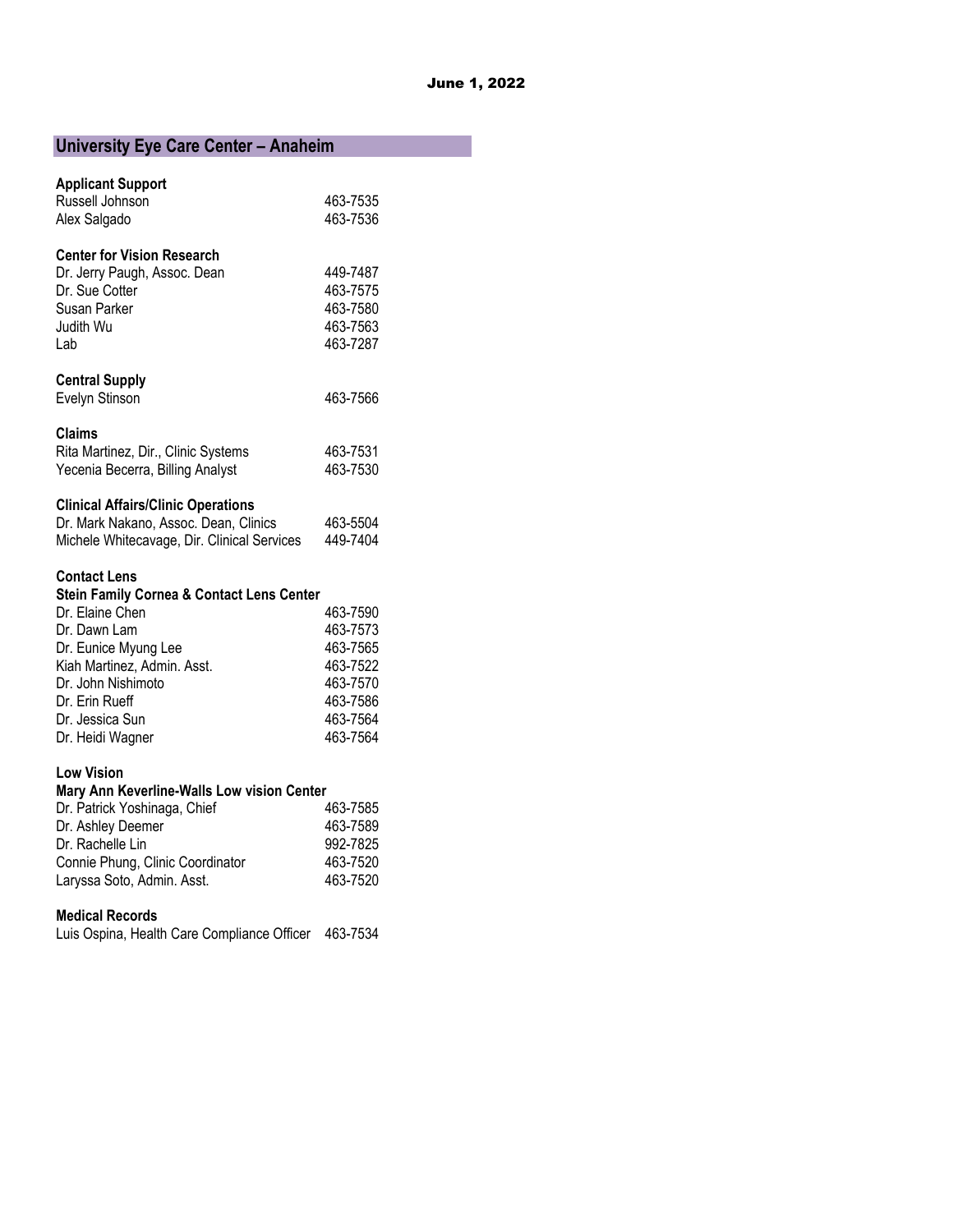# **University Eye Care Center – Anaheim, cont.**

#### **Ocular Disease**

#### **Consultation & Family Laser Center Ocular Disease/ Ophthalmology/Special Testing**

| Dr. David Sendrowski, Chief | 463-7562    |
|-----------------------------|-------------|
| Dr. Mark Bronstein          | <b>PAGE</b> |
| Dr. John Nishimoto          | 463-4570    |
| Dr. William Ridder          | 449-7494    |
| Dr. Mark Sawamura           | 463-7561    |
| Dr. Melissa Tawa            | 463-7561    |
| Dr. Judy Tong               | 463-7568    |
| Dr. Robert Yacoub           | 463-7584    |
|                             |             |

#### **Optical Services**

| Francine Ward, Manager       | 463-7513 |
|------------------------------|----------|
| Robert Escobedo              | 463-7512 |
| Ernie Morales, Lead Optician | 463-7511 |
| Lucy Papazian                | 463-7516 |
| Dee Ann Wallace              | 463-7518 |

#### **Outreach, Residencies & Clinical Education**

| Dr. Judy Tong, Asst. Dean | 463-7568 |
|---------------------------|----------|
| <b>Patient Relations</b>  |          |
| Rachel Merlos, Supervisor | 463-7505 |
| <b>Madison Buck</b>       | 463-7500 |
| Jennifer Garcia           | 463-7500 |
| Lorena Gutierrez          | 463-7500 |
| Carolina Herrera          | 463-7500 |
| Gabriela Licea            | 463-7500 |
| Laura Santos              | 463-7500 |
| Adriana Valadez           | 463-7500 |
| Alfredo Marcelo           | 463-7500 |

#### **Primary Eye Care – Jarnagin Primary Eye Care Ctr.**

| Dr. Mark Sawamura, Chief          | 463-7561 |
|-----------------------------------|----------|
| Dr. John Lee, Asst. Chief         | 463-7582 |
| Dr. George Comer                  | 463-7560 |
| Dr. Perry Hom                     | PAGE     |
| Dr. Eunice Myung Lee              | 463-7565 |
| Dr. Jason Ng                      | 463-7880 |
| Dr. Betty Ng                      | 463-7526 |
| Dr. John Nishimoto                | 449-7409 |
| Dr. Caren Oquindo                 | 463-7586 |
| Dr. David Sendrowski              | 463-7562 |
| Dr. Emily Stephey                 | 463-7572 |
| Dr. Judy Tong                     | 463-7568 |
| Dr. Robert Yacoub                 | 463-7584 |
| Dr. Patrick Yoshinaga             | 463-7585 |
| Dr. Jessica Yuen, Asst. Professor | 463-7572 |

#### **Vision Therapy/Pediatrics – Studt Ctr. For Vision Therapy and Pediatric Services**

| <b>PAGE</b> |
|-------------|
| 463-7581    |
| <b>PAGE</b> |
| 463-7569    |
| 992-7876    |
| 463-7575    |
| <b>PAGE</b> |
| 463-7524    |
| 463-7571    |
|             |

# **Vision Therapy/Pediatrics – Studt Ctr. For Vision**

| Therapy and Pediatric Services, cont. |             |
|---------------------------------------|-------------|
| Dr. Allegra Burgher                   | 463-7571    |
| Dr. Belinda Kuo                       | <b>PAGE</b> |
| Dr. Karen Tsai                        | <b>PAGE</b> |
| Dr. Susan Shin                        | 449-7430    |
| Dr. Jillian Youngerman                | 463-7595    |

# **Family Medical Clinic**

| Dr. Brandon Grove | 463-7549 |
|-------------------|----------|
| Lourdes Gutierrez | 463-7598 |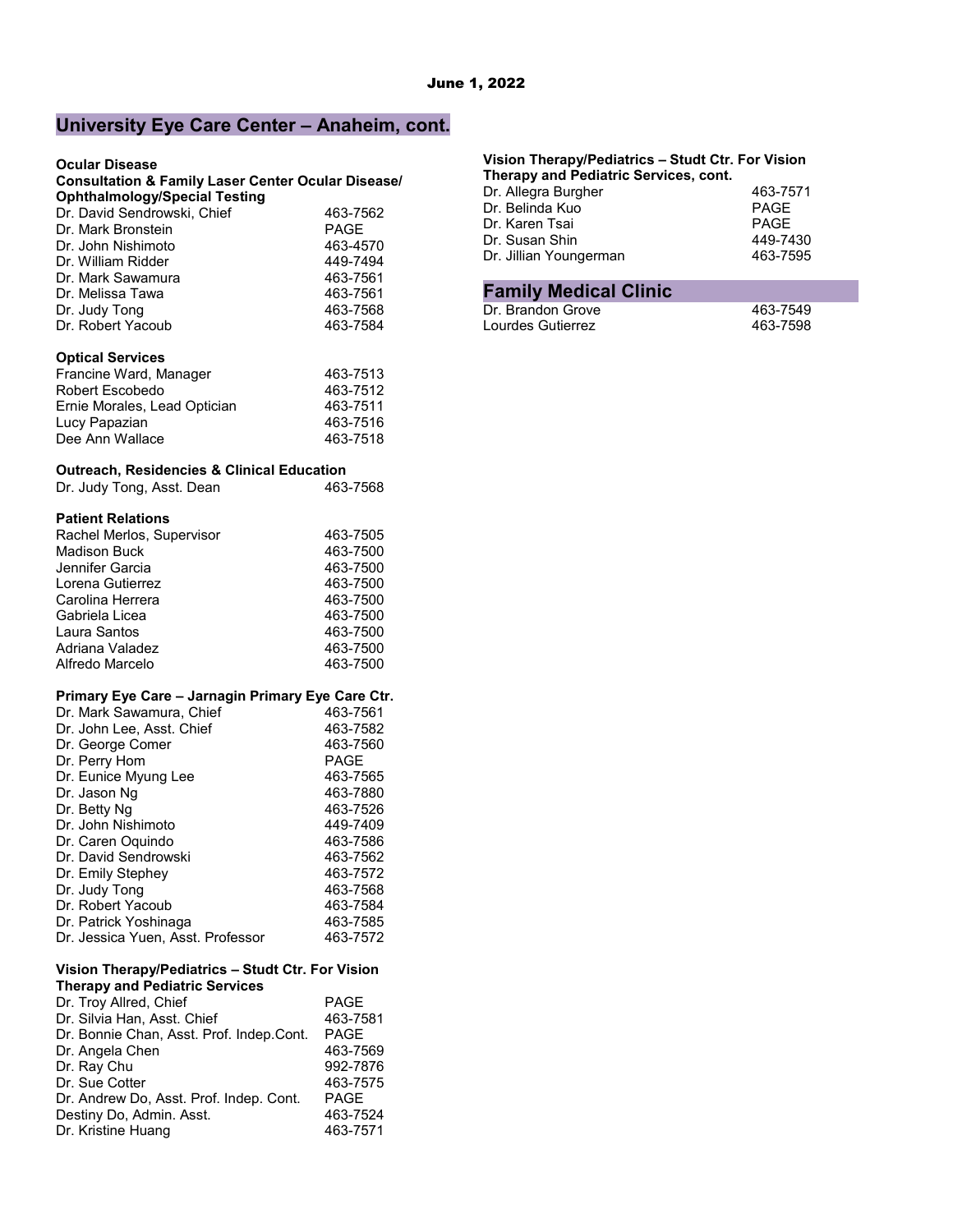# **University Eye Care Center – Los Angeles**

| <b>Clinic Director</b><br>Dr. Dashaini Retnasothie, Co-Director, Asst. Prof.<br>Dr. Lisa Wahl, Co-Director, Asst. Prof.                                                                                                                                                                                                                                            | 7576<br>3117                                                                                                                               |
|--------------------------------------------------------------------------------------------------------------------------------------------------------------------------------------------------------------------------------------------------------------------------------------------------------------------------------------------------------------------|--------------------------------------------------------------------------------------------------------------------------------------------|
| <b>Office Manager</b><br>Renata Alonso<br>Yolanda Moreno                                                                                                                                                                                                                                                                                                           | 3102<br>3102                                                                                                                               |
| <b>Patient Relations</b><br>Open, Part-Time Office Manager<br>Open, Pt. Relations Lead<br>Aimee Coreas<br>Keyasha Decoud<br>Melanie Garcia<br>Vanessa Galvez (TEMP)<br>Jessica Ojeda<br>Sadia Penate<br>Jocelyn Rosales, Pt. Relations/Optical Asst.<br>Patricia Ramirez<br>Fatima Surio                                                                           | 3103<br>3100<br>3104<br>3104<br>3104<br>3104<br>3104<br>3104<br>3104<br>3104<br>3104                                                       |
| <b>Optical Services</b><br>Saul Funes<br>Leticia Sanchez                                                                                                                                                                                                                                                                                                           | 3110<br>3110                                                                                                                               |
| Security<br><b>Patrick Reddick</b>                                                                                                                                                                                                                                                                                                                                 | 9137                                                                                                                                       |
| <b>Service Coordinators</b><br>Dr. Gail Ellias                                                                                                                                                                                                                                                                                                                     | PAGE                                                                                                                                       |
| <b>Faculty</b><br>Dr. Desireh Akhamzadeh<br>Dr. Gary Asano<br>Dr. Evelynne Chavez<br>Dr. Jennifer Che<br>Dr. Lucrecia Escobar<br>Dr. Steven Hoffman<br>Dr. Madeleine Low<br>Dr. Donald Matsumoto<br>Dr. Jayson Madriaga<br>Dr. Brett Nagatani<br>Dr. Monique Nguyen<br>Dr. Freddy Perez<br>Dr. Maria Salado<br>Dr. Linda Shi<br>Dr. Sheila Soltani<br>Dr. Lieu Ton | PAGE<br>PAGE<br><b>PAGE</b><br>PAGE<br>PAGE<br>PAGE<br>PAGE<br>PAGE<br>PAGE<br>PAGE<br>PAGE<br>PAGE<br>PAGE<br>PAGE<br><b>PAGE</b><br>PAGE |
| <b>Other UECLA Extensions</b><br>Conference Room<br>Contact Lens Room<br>Dispensing Room<br>Faculty Room 1<br>Faculty Room 2<br>Low Vision Room<br><b>Student Room</b><br>Vision Therapy Room                                                                                                                                                                      | 3111<br>3114<br>3113<br>3106<br>3115<br>3107<br>3108<br>3109                                                                               |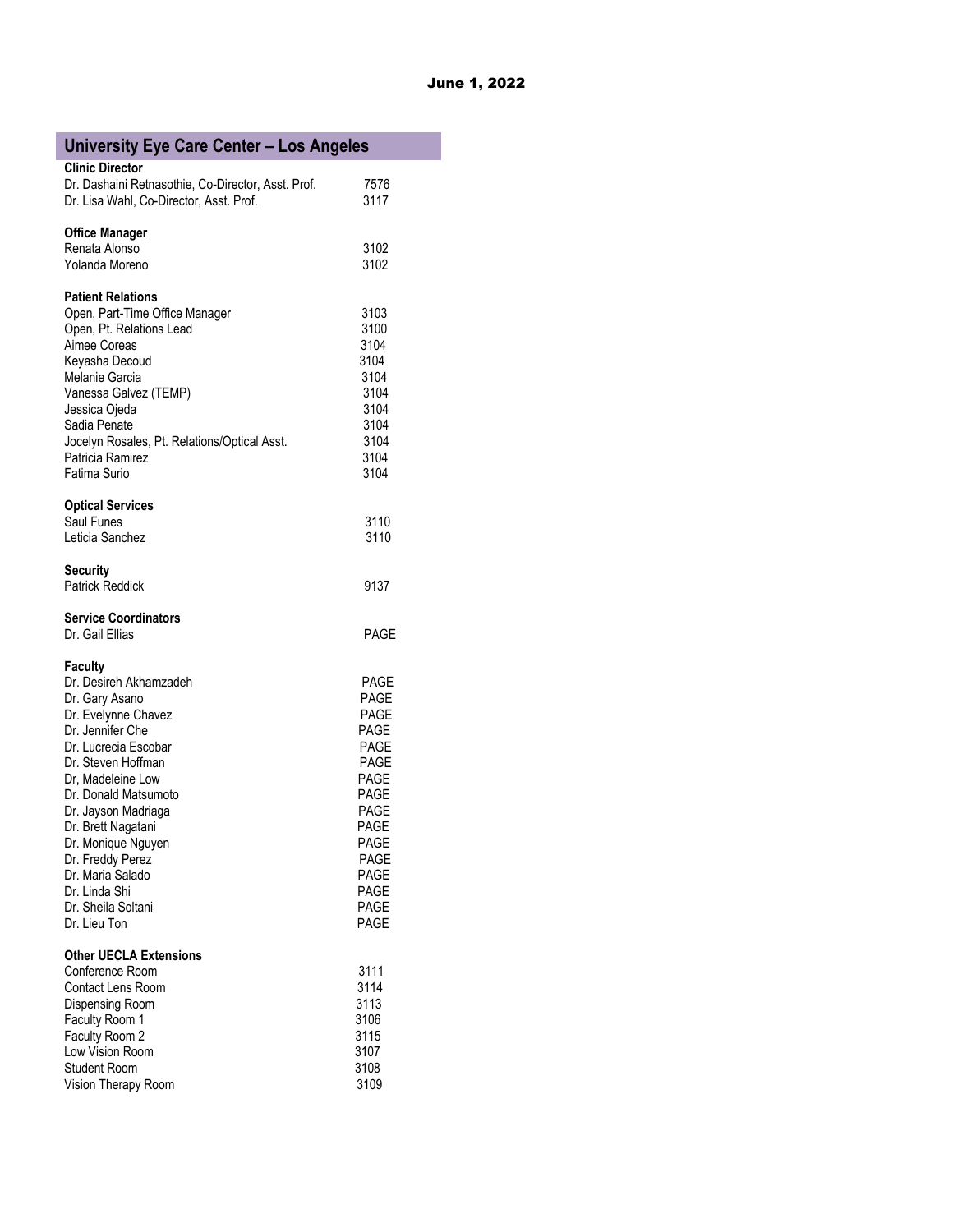### University Eye Center at Los Angeles

3916 S. Broadway Los Angeles, CA 90037 323.234.9137 | *www*.*ketchum.edu/uecla*

### UECLA Hours

| Monday   | 8am-5pm |
|----------|---------|
| Tuesday  | 8am-5pm |
| Thursday | 8am-5pm |
| Friday   | 8am-5pm |
| Saturday | 8am-4pm |

UECLA FAX Number 323.235.6203

# MBKU

2575 Yorba Linda Blvd. Fullerton, CA 92831-1699 714.870.7226 *www*.*ketchum.edu*

## FAX Numbers

| B-103 - Campus Operations<br>714.992.7828<br>C-109 - Media Support<br>714.879.9834<br>D-220 - Administration<br>714.992.7809<br>714.992.7878<br>D-236 – Student Affairs<br>714.992.7810<br>F-123 - Campus Store<br>Rooms<br>7341 Bldg. C/110<br>Computer Lab<br>7369 Bldg. A/217<br><b>Computer Lab</b><br>7327 Bldg. C/101<br>Computer Room (Scantron)<br>Conference Rooms:<br><b>Administration Conf. Room D</b><br>7882 Bldg. D<br>7364 Bldg. C/202<br>Conference Room E<br>Laser Center<br>7861<br><b>Blake Center</b><br>7364 Bldg. # Grnd Flr<br>Jones Family Conference Ctr. 7875 Bldg. D/Gmd Flr<br><b>Faculty/Staff Lounge</b><br>7840 Bldg. C/108<br><b>Guest Office</b><br>7891 Bldg. C/106<br>7313 Bldg. A/1st Flr<br><b>Lecture Hall</b> | A-Staff C - Library | 714.879.0481         |
|-------------------------------------------------------------------------------------------------------------------------------------------------------------------------------------------------------------------------------------------------------------------------------------------------------------------------------------------------------------------------------------------------------------------------------------------------------------------------------------------------------------------------------------------------------------------------------------------------------------------------------------------------------------------------------------------------------------------------------------------------------|---------------------|----------------------|
|                                                                                                                                                                                                                                                                                                                                                                                                                                                                                                                                                                                                                                                                                                                                                       |                     |                      |
|                                                                                                                                                                                                                                                                                                                                                                                                                                                                                                                                                                                                                                                                                                                                                       |                     |                      |
|                                                                                                                                                                                                                                                                                                                                                                                                                                                                                                                                                                                                                                                                                                                                                       |                     |                      |
|                                                                                                                                                                                                                                                                                                                                                                                                                                                                                                                                                                                                                                                                                                                                                       |                     |                      |
|                                                                                                                                                                                                                                                                                                                                                                                                                                                                                                                                                                                                                                                                                                                                                       |                     |                      |
|                                                                                                                                                                                                                                                                                                                                                                                                                                                                                                                                                                                                                                                                                                                                                       |                     |                      |
|                                                                                                                                                                                                                                                                                                                                                                                                                                                                                                                                                                                                                                                                                                                                                       |                     |                      |
|                                                                                                                                                                                                                                                                                                                                                                                                                                                                                                                                                                                                                                                                                                                                                       |                     |                      |
|                                                                                                                                                                                                                                                                                                                                                                                                                                                                                                                                                                                                                                                                                                                                                       |                     |                      |
|                                                                                                                                                                                                                                                                                                                                                                                                                                                                                                                                                                                                                                                                                                                                                       |                     |                      |
|                                                                                                                                                                                                                                                                                                                                                                                                                                                                                                                                                                                                                                                                                                                                                       |                     |                      |
|                                                                                                                                                                                                                                                                                                                                                                                                                                                                                                                                                                                                                                                                                                                                                       |                     |                      |
|                                                                                                                                                                                                                                                                                                                                                                                                                                                                                                                                                                                                                                                                                                                                                       |                     |                      |
|                                                                                                                                                                                                                                                                                                                                                                                                                                                                                                                                                                                                                                                                                                                                                       |                     |                      |
|                                                                                                                                                                                                                                                                                                                                                                                                                                                                                                                                                                                                                                                                                                                                                       |                     |                      |
|                                                                                                                                                                                                                                                                                                                                                                                                                                                                                                                                                                                                                                                                                                                                                       |                     |                      |
|                                                                                                                                                                                                                                                                                                                                                                                                                                                                                                                                                                                                                                                                                                                                                       |                     |                      |
|                                                                                                                                                                                                                                                                                                                                                                                                                                                                                                                                                                                                                                                                                                                                                       |                     |                      |
|                                                                                                                                                                                                                                                                                                                                                                                                                                                                                                                                                                                                                                                                                                                                                       |                     |                      |
|                                                                                                                                                                                                                                                                                                                                                                                                                                                                                                                                                                                                                                                                                                                                                       | Phone Room          | 7300 Bldg. D/Gmd Flr |
| 7897 Student Union<br>Student Lounge/Kitchen                                                                                                                                                                                                                                                                                                                                                                                                                                                                                                                                                                                                                                                                                                          |                     |                      |

| <b>College of Optometry</b>                       |              |
|---------------------------------------------------|--------------|
| 2575 Yorba Linda Blvd.   Fullerton, CA            | 92831-1699   |
| 714.872.5685                                      |              |
| <b>FAX Number</b>                                 | 714.992.7809 |
| <b>School of Physician Assistant Studies</b>      |              |
| 2575 Yorba Linda Blvd.   Fullerton, CA 92831-1699 |              |
| 714.872.5685                                      |              |
| <b>FAX Number</b>                                 | 714.992.7809 |
| <b>College of Pharmacy</b>                        |              |
| 2575 Yorba Linda Blvd.   Fullerton, CA            | 92831-1699   |
| 714.872.5701                                      |              |
| <b>FAX Number</b>                                 | 714.872.5709 |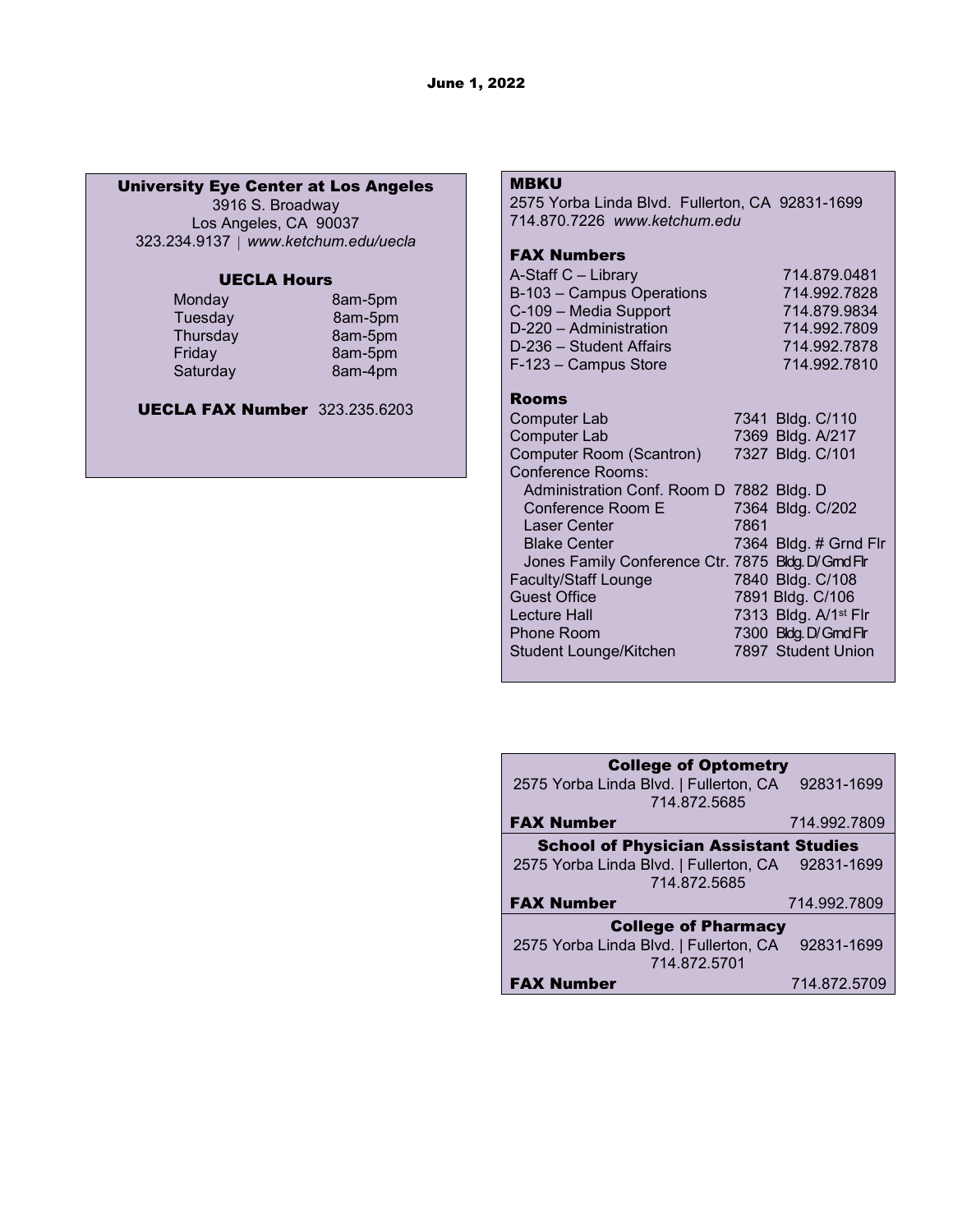# **Phone Number By Last Name:**

| Alanis, Judith         | 714-449-7417 | <b>Student Union</b> | jalanis@ketchum.edu     |
|------------------------|--------------|----------------------|-------------------------|
| Alexander, Kevin, Dr.  | 714-449-7450 | President's Office   | kalexander@ketchum.edu  |
| Alipour, Azita Dr.     | 714-872-5732 | Health Prof. Bldg.   | aalipour@ketchum.edu    |
| Allred, Troy, Dr.      | 714-463-7595 | Ketchum Health       | tallred@ketchum.edu     |
| Aversa, Ray            | 714-992-7892 | Bldg. B              | raversa@ketchum.edu     |
| Bailey, James, Dr.     | 714-449-7474 | Bldg. C              | jbailey@ketchum.edu     |
| Bailey, Nicole         | 714-463-7551 | Ketchum Health       | nbailey@ketchum.edu     |
| Barnhardt, Carmen, Dr. | 714-449-7423 | Bldg. D              | cbarnhardt@ketchum.edu  |
| Bates, Ryan            | 714-449-7482 | Bldg. C              | rbates@ketchum.edu      |
| Becerra, Yecenia       | 714-463-7530 | Ketchum Health       | ybecerra@ketchum.edu    |
| Bennett, Cynthia       | 714-872-5713 | Health Prof. Bldg.   | cbennett@ketchum.edu    |
| Bianchino, Annie, Dr.  | 714-992-7838 | Bldg. C              | abianchino@fullcoll.edu |
| Borsting, Eric, Dr.    | 714-449-7473 | Bldg. D              | eborsting@ketchum.edu   |
|                        | 714-463-7574 | Ketchum Health       |                         |
| Brand, Susan           | 714-463-7553 | Ketchum Health       | sbrand@ketchum.edu      |
| Breneman, Matt         | 714-449-7480 | Bldg. C              | mbreneman@ketchum.edu   |
| Breyman, Gaye          | 714-449-7411 | Bldg. D              | gbreyman@ketchum.edu    |
| Brookman, Ken, Dr.     | 714-449-7498 | <b>Student Union</b> | kbrookman@ketchum.edu   |
| Buddemeier, Matt       | 714-449-7484 | Bldg. B              | mbuddemeier@ketchum.edu |
| Burgher, Allegra, Dr.  | 714-463-7571 | Ketchum Health       | aburgher@ketchum.edu    |
| Cassidy, Lisa          | 714-992-7803 | Bldg. D              | lcassidy@ketchum.edu    |
| Chan, Bonnie, Dr.      | PAGE         | Ketchum Health       | bchan@ketchum.edu       |
| Chan, Chunnor          | 714-992-7815 | Bldg. D              | chunnorchan@ketchum.edu |
| Chavez, Steve          | 714-449-7453 | Bldg. B              | schavez@ketchum.edu     |
| Chen, Angela, Dr.      | 714-463-7569 | Ketchum Health       | angelachen@ketchum.edu  |
| Chen, Elaine, Dr.      | 714-463-7590 | Ketchum Health       | echen@ketchum.edu       |
| Cho, Young Cheoi       | 714-872-5720 | Health Prof. Bldg.   | ycho@ketchum.edu        |
| Chu, Ray, Dr.          | 714-992-7876 | Bldg. D              | rchu@ketchum.edu        |
| Coffee, Alexis, Dr.    | 714-992-7821 | Bldg. D              | acoffee@ketchum.edu     |
| Comer, George, Dr.     | 714-463-7560 | Ketchum Health       | gcomer@ketchum.edu      |
| Cotter, Susan, Dr.     | 714-463-7575 | Ketchum Health       | scotter@ketchum.edu     |
| Cronk, Annabelle       | 714-463-7567 | Ketchum Health       | acronk@ketchum.edu      |
| Culotta, Anthony, Dr.  | 714-449-7415 | Ketchum Health       | aculotta@ketchum.edu    |
| Dau, Nhu Quyen, Dr.    | 714-872-5729 | Health Prof. Bldg.   | ndau@ketchum.edu        |
| Davison, Daniel (TEMP) | 714-449-7454 | Bldg. D              | ddavison@ketchum.edu    |
| Deemer, Ashley, Dr.    | 714-463-7589 | Ketchum Health       | adeemer@ketchum.edu     |
| Dellatorre, Bonnie     | 714-449-7495 | <b>Student Union</b> | bdellatorre@ketchum.edu |
| Dettmar, Robyn         | 714-872-5686 | Bldg. D              | rdettmar@ketchum.edu    |
| Diaz, Diane            | 714-463-7544 | Ketchum Health       | ddiaz@ketchum.edu       |
| Dicdican, Diana        | 714-463-7527 | Ketchum Health       | ddicdican@ketchum.edu   |
| Do, Andrews, Dr.       | PAGE         | Ketchum Health       | ado@ketchum.edu         |
| Do, Destiny            | 714-463-7524 | Ketchum Health       | ddo@ketchum.edu         |
| Dulany, Kaufmann       | 714-449-7489 | Bldg. B              | kdulaney@ketchum.edu    |
| Escamilla, Laura       | 714-463-7522 | Ketchum Health       | lescamilla@ketchum.edu  |
| Escobedo, Caesar       | 714-992-7892 | Bldg. B              | cescobedo@ketchum.edu   |
| Escobedo, Robert       | 714-463-7512 | Ketchum Health       | rescobedo@ketchum.edu   |
| Fineman, Sandra        | 714-872-5696 | Bldg. D              | sfineman@ketchum.edu    |
| Fisher, Edward, Dr.    | 714-872-5692 | Health Prof. Bldg.   | efisher@ketchum.edu     |
| Galdamez, Andrea       | 714-449-7470 | Bldg. D              | agaldamez@ketchum.edu   |
| Garcia, Jennifer       | 714-449-7500 | Ketchum Health       | jegarcia@ketchum.edu    |
| Garcia, Joshua, Dr.    | 714-872-5731 | Health Prof. Bldg.   | jgarcia@ketchum.edu     |
|                        |              | Ketchum Health       |                         |
| Garcia, Kate           | 714-463-7529 |                      | kgarcia@ketchum.edu     |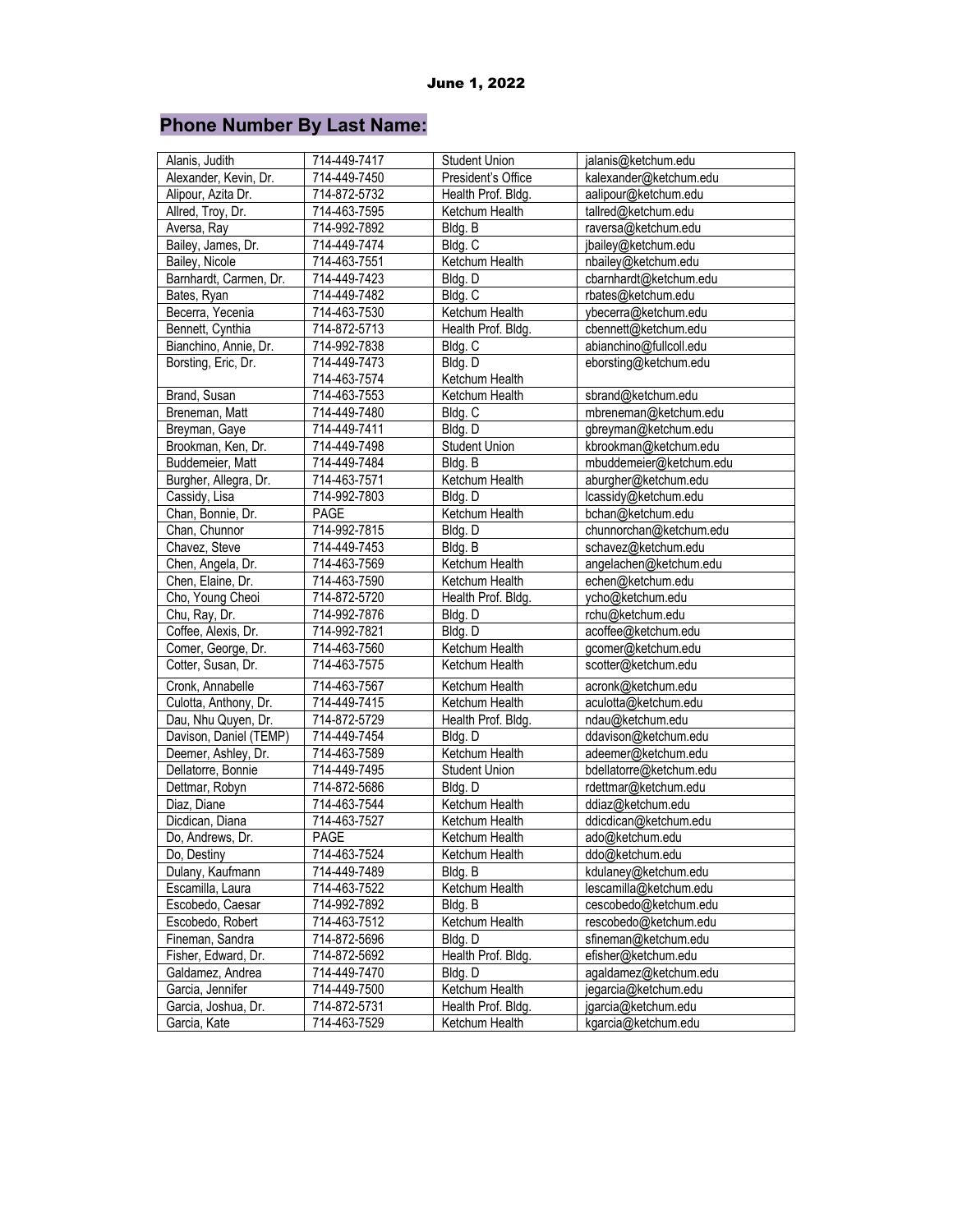| Gonzalez, Benedicte, Dr.             | 714-463-7583                 | Ketchum Health            | bgonzalez@ketchum.edu                     |
|--------------------------------------|------------------------------|---------------------------|-------------------------------------------|
| Gray, Alexander                      | 714-872-7371                 | Health Prof. Bldg.        | agray@ketchum.edu                         |
| Green, David                         | 714-449-7475                 | Bldg. C                   | davidgreen@ketchum.edu                    |
| Gregg, Johanna                       | 714-992-7860                 | <b>Student Union</b>      | jgregg@ketchum.edu                        |
| Grogan, Mitchle                      | 714-992-7885                 | Ketchum Health            | mgrogan@ketchum.edu                       |
| Grotsky, Alyssa                      | 714-992-7876                 | Bldg. D                   | agrotsky@ketchum.edu                      |
| Grove, Brandon, Dr.                  | 714-463-7549                 | Ketchum Health            | bgrove@ketchum.edu                        |
| Gutierrez, Lorena                    | 714-463-7500                 | Ketchum Health            | lorenaguiterrez@ketchum.edu               |
| Gutierrez, Lourdes                   | 714-463-7598                 | Ketchum Health            | lgutierrez@ketchum.edu                    |
| Hales, Erin                          | 714-463-7554                 | Ketchum Health            | ehales@ketchum.edu                        |
| Han, Silvia, Dr.                     | 714-463-7581                 | Ketchum Health            | shan@ketchum.edu                          |
| Hernandez, Anthony                   | 714-992-7892                 | Bldg. B                   | ahernandez@ketchum.edu                    |
| Hernandez, Carmen                    | Page                         | Bldg. B                   | chernandez@ketchum.edu                    |
| Hernandez, Elvin                     | 714-872-5728                 | Health Prof. Bldg.        | ehernandez@ketchum.edu                    |
| Herrera, Carolina                    | 714-463-7500                 | Ketchum Health            | cherrera@ketchum.edu                      |
|                                      | 714-992-7845                 |                           |                                           |
| Heyman, Catherine, Dr.               | 714-872-5687                 | Bldg. D<br>Bldg. D        | cheyman@ketchum.edu<br>mholt@ketchum.edu  |
| Holt, Martin<br>Holtzen, Wende       | 714-449-7459                 | Bldg. D                   | wholtzen@ketchum.edu                      |
| Hom, Perry, Dr.                      | Page                         | <b>Student Union</b>      | phom@ketchum.edu                          |
| Hong, JaLane                         | 714-463-7577                 | Ketchum Health            | jhong@ketchum.edu                         |
| Housos, Michael                      | 714-992-7874                 | Bldg. C                   | mhousos@ketchum.edu                       |
| Houston, Jason                       | 714-463-7509                 | Ketchum Health            | jhouston@ketchum.edu                      |
| Hua, Henry, Dr.                      | 714-872-5717                 | Health Prof. Bldg.        | hhua@ketchum.edu                          |
|                                      | 714-463-7571                 | Ketchum Health            |                                           |
| Huang, Kristine, Dr.<br>Huerta, Alma | 714-872-5716                 | Health Prof. Bldg.        | khuang@ketchum.edu<br>ahuerta@ketchum.edu |
| IT Support Line                      | X 7777                       | Bldg. C                   | itsupport@ketchum.edu                     |
| Jacklin, Lori                        | 714-463-7541                 | Ketchum Health            | ljacklin@ketchum.edu                      |
| Jacobson, Diana                      | 714-449-7441                 | Bldg. A                   | djacobson@ketchum.edu                     |
| Jagoda, Victoria                     | 714-463-7551                 | Ketchum Health            | vjagoda@ketchum.edu                       |
| Jimenez, Jose                        | 714-449-7453                 | Ketchum Health            | jjimenez@ketchum.edu                      |
| Johannesmeyer, Herman, Dr.           | 714-872-5726                 | Health Prof. Bldg.        | hjohannesmeyer@ketchum.edu                |
| Johnson, Russell                     | 714-463-7535                 | Ketchum Health            | rjohnson@ketchum.edu                      |
| Johnson, Scott                       | 714-449-7438                 | Bldg. A                   | scottjohnson@ketchum.edu                  |
| Jolly, Carole                        | 714-449-7451                 | Bldg. D                   | cjolly@ketchum.edu                        |
| Khankan, Rima, Dr.                   | 714-992-7831                 | Bldg. C                   | rkhankan@ketchum.edu                      |
| Kim, Ellen                           | 714-463-7547                 | Ketchum Health            | ekim@ketchum.edu                          |
| Kim, Lauren                          | 714-449-7462                 | Bldg. D                   | lkim@ketchum.edu                          |
| Kipper, Lisa                         | 714-872-5713                 | Health Prof. Bldg.        | lkipper@ketchum.edu                       |
| Kirschen, Alyse, Dr.                 | 714-992-7835                 | <b>Student Union</b>      | ekirschen@ketchum.edu                     |
| Ko, Jennifer, Dr.                    | 714-872-5725                 | Health Prof. Bldg.        | jko@ketchum.edu                           |
| Koomer, Ajoy, Dr.                    | 714-872-5695                 | Health Prof. Bldg.        | akoomer@ketchum.edu                       |
| Kraning, Eryn                        | 714-992-7868                 | <b>Student Union</b>      | ekraning@ketchum.edu                      |
| Kravitz, Andrea                      | 714-463-7544                 | Accounting                | akravitz@ketchum.edu                      |
| Kumar, Priyank, Dr.                  | 714-872-5738                 | Health Prof. Bldg.        | pkumar@ketchum.edu                        |
| Kuo, Belinda                         | Page                         | Ketchum Health            | bkuo@ketchum.edu                          |
| Kwe, Lie Na                          | 714-449-7883                 | Bldg. C                   | Ikwe@ketchum.edu                          |
| Lam, Dawn, Dr.                       | 714-463-7573                 | Ketchum Health            | dlam@ketchum.edu                          |
| Lam, Valerie                         | 714-463-7418                 | Ketchum Health            | vlam@ketchum.edu                          |
| Lao, Ja, Dr.                         |                              | Ketchum Health            | jlao@ketchum.edu                          |
| Lara, Gabriela                       | 714-449-7483                 | Bldg. C                   | glara@ketchum.edu                         |
| Larcabal, John, Dr.                  | 714-992-7834                 | Bldg. C                   | jlarcabal@ketchum.edu                     |
| Lazcano, Heather                     | 714-449-7469                 | Bldg. D                   | hlazcano@ketchum.edu                      |
| Lee, Annie, Dr.                      | 714-449-7418                 | Ketchum Health            | alee@ketchum.edu                          |
| Lee, John, Dr.                       | 714-463-7582                 | Ketchum Health            | jlee@ketchum.edu                          |
|                                      |                              |                           |                                           |
| Lim, Leslie<br>Licea, Gabriela       | 714-992-7808<br>714-463-7500 | Bldg. D<br>Ketchum Health | llim@ketchum.edu                          |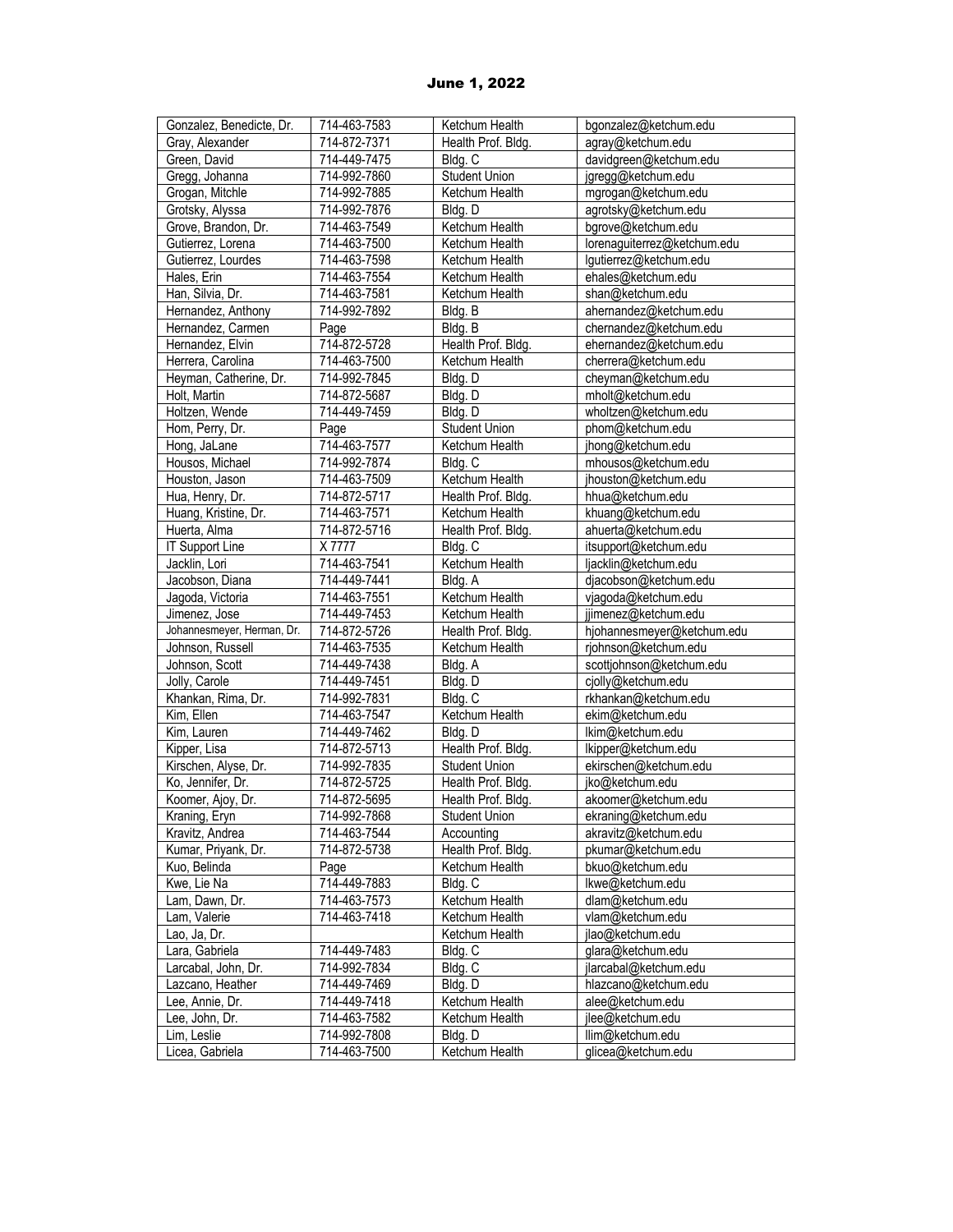|  |  | June 1, 2022 |
|--|--|--------------|
|--|--|--------------|

| Lin, Rachelle, Dr.                | 714-992-7825                 | <b>Student Union</b>  | rlin@ketchum.edu                      |
|-----------------------------------|------------------------------|-----------------------|---------------------------------------|
| Lopez, Gloria                     | 714-872-5704                 | Ketchum Health        | glopez@ketchum.edu                    |
| Lopez, Dianna                     | 714-872-5698                 | Health Prof. Bldg.    | dlopez@ketchum.edu                    |
| Loscutoff, Tatsiana               | 714-449-7447                 | Health Prof. Bldg.    | tloscutoff@ketchum.edu                |
| Lowery, Randee                    | 714-872-5685                 | Bldg. D               | rlowery@ketchum.edu                   |
| Madan, Sakshi                     | 714-872-7857                 | Bldg. D               | smadan@ketchum.edu                    |
| Madiraju, Charitha, Dr.           | 714-872-5714                 | Health Prof. Bldg.    | cmadiraju@ketchum.edu                 |
| Maher, John, Dr.                  | Page                         | Ketchum Health        | jmaher@ketchum.edu                    |
| Marcelo, Alfredo                  | 714-463-7500                 | Ketchum Health        | amarcelo@ketchum.edu                  |
| Marin, Javier                     | 714-449-7453                 | $\overline{B}$ ldg. B | Jmarin@ketchum.edu                    |
| Marder, Susan                     | 714-872-5708                 | Bldg. D               | smarder@ketchum.edu                   |
| Martinez, Kiah                    | 714-463-7522                 | Ketchum Health        | kmartinez@ketchum.edu                 |
| Martinez, Rita                    | 714-463-7531                 | Ketchum Health        | rmartinez@ketchum.edu                 |
| May, Daniel, Dr.                  | Page                         | Bldg. D               | dmay@ketchum.edu                      |
| McKenna, Robert                   | 714-449-7418                 | Bldg. D               | rmckenna@ketchum.edu                  |
| Merlos, Rachel                    | 714-463-7505                 | Ketchum Health        | rmerlos@ketchum.edu                   |
| Miara, Marissa                    | 714-872-5707                 | Health Prof. Bldg.    | mmiara@ketchum.edu                    |
| Millanez, Martha                  | 714-463-7546                 | Ketchum Health        | mmilanez@ketchum.edu                  |
| Mollet, Allison                   | 714-872-5689                 | Bldg. D               | amollet@ketchum.edu                   |
| Moore, Yvette                     | 714-992-7892                 | $\overline{B}$ ldg. B | ymoore@ketchum.edu                    |
| Morales, Ernie                    | 714-463-7511                 | Ketchum Health        | emorales@ketchum.edu                  |
| Morkos, Miriam                    |                              | Health Prof. Bldg.    | mmorkos@ketchum.edu                   |
| Myung Lee, Eunice, Dr.            | 714-463-7565                 | Ketchum Health        | emyunglee@ketchum.edu                 |
| Naime, Eddy, Dr.                  | 714-872-5681                 | Bldg. C               | enaime@ketchum.edu                    |
| Nakano, Mark, Dr.                 | 714-463-7504                 | Ketchum Health        | mnakano@ketchum.edu                   |
| Ng, Jason, Dr.                    | 714-992-7880                 | Bldg. C               | jng@ketchum.edu                       |
| Nguyen, Anh                       | 714-449-7453                 | Bldg. B               | anhnguyen@ketchum.edu                 |
| Nguyen, Andrew Loc, Dr.           | 714-449-7476                 | Bldg. C               | anguyen@ketchum.edu                   |
| Nishimoto, John, Dr.              | 714-463-7570                 | Ketchum Health        | jnishimoto@ketchum.edu                |
| Novello, Nicholas                 | 714-449-7448                 | Bldg. D               | nnovello@ketchum.edu                  |
| Ocampo, Jamie                     | 714-872-5734                 | Health Prof. Bldg.    | jocampo@ketchum.edu                   |
| Oquindo, Caren, Dr.               | 714-463-7586                 | Ketchum Health        | coquindo@ketchum.edu                  |
| Ortiz, Esperanza, (TEMP)          | 714-872-5716                 | Health Prof. Bldg.    | eortiz@ketchum.edu                    |
| Ortiz, Judy                       | 714-463-7508                 | Ketchum Health        | jortiz@ketchum.edu                    |
| Ortiz, Maria                      | 714-872-5701                 | Health Prof. Bldg.    | mortiz@ketchum.edu                    |
| Ospina, Luis                      | 714-463-7534                 | Ketchum Health        | lospina@ketchum.edu                   |
| Papazian, Lucia                   | 714-463-7516                 | Ketchum Health        | lpapazian@ketchum.edu                 |
|                                   | 714-463-7580                 | Ketchum Health        | sparker@ketchum.edu                   |
| Parker, Susan<br>Patel, Puja, Dr. |                              | Health Prof. Bldg.    |                                       |
| Patel, Reena, Dr.                 | 714-872-5727<br>714-463-7587 | Ketchum Health        | ppatel@ketchum.edu                    |
|                                   |                              |                       | rpatel@ketchum.edu                    |
| Paugh, Jerry, Dr.                 | 714-449-7487<br>714-463-7509 | Bldg. C               | jpaugh@ketchum.edu                    |
| Payne, Alexander                  | 714-449-7445                 | Ketchum Health        | apayne@ketchum.edu<br>tpe@ketchum.edu |
| Pe, Theodore                      |                              | Bldg. D               |                                       |
| Phan, Khoa                        | 714-872-5718                 | Health Prof. Bldg.    | kphan@ketchum.edu                     |
| Phung, Connie                     | 714-463-7520                 | Ketchum Health        | cphung@ketchum.edu                    |
| Prestwich, Clinton, Dr.           | 714-449-7419                 | Ketchum Health        | cprestwich@ketchum.edu                |
| Pryor, Kyle                       | 714-992-7804                 | Bldg. D               | kpryor@ketchum.edu                    |
| Renteria, Leonel                  | 714-992-7892                 | Bldg. B               | Irenteria@ketchum.edu                 |
| Retnasothie, Dashaini, Dr.        | 714-463-7576                 | Ketchum Health        | rdashaini@ketchum.edu                 |
| Ridder, William, Dr.              | 714-449-7494                 | Bldg. C               | wridder@ketchum.edu                   |
| Rodriguez, Maralinda              | 714-992-7827                 | <b>Student Union</b>  | mrodriguez@ketchum.edu                |
| Rubio, Joan                       | 714-463-7550                 | Ketchum Health        | jrubio@ketchum.edu                    |
| Rueff, Erin                       | 714-463-7586                 | Ketchum Health        | erueff@ketchum.edu                    |
| Salcido, Erin                     | 714-872-5703                 | Bldg. D               | esalcido@ketchum.edu                  |
| Saldana, Graciela                 | 714-992-7892                 | Bldg. B               | gsaldana@ketchum.edu                  |
| Salgado, Alex                     | 714-463-7519                 | Ketchum Health        | asalgado@ketchum.edu                  |
| Salman, Genene, Dr.               | 714-872-5715                 | Health Prof. Bldg.    | gsalman@ketchum.edu                   |